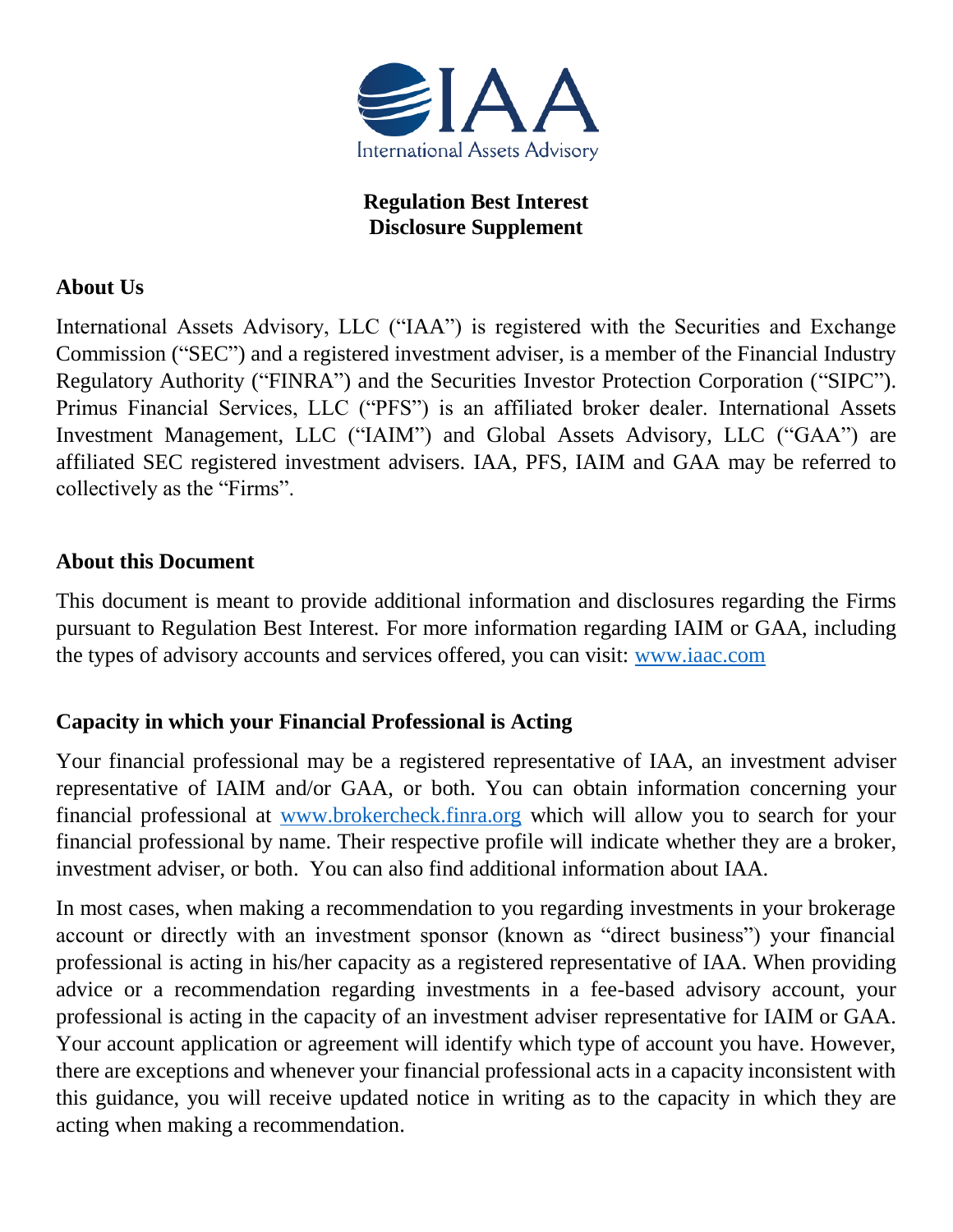When we provide investment advice to you regarding your retirement plan account or individual retirement account, we are fiduciaries within the meaning of Title I of the Employee Retirement Income Security Act and/or the Internal Revenue Code, as applicable, which are laws governing retirement accounts. The way we make money creates some conflicts with your interests, so we operate under a special rule that requires us to act in your best interest and not put our interest ahead of yours. Under this rule's Provisions, we must

- Meet a professional standard of care when making investment recommendations (give prudent advice);
- Never put our financial interests ahead of yours when making recommendations (give loyal advice);
- Avoid misleading statements about conflicts of interest, fees, and investments;
- Follow policies and procedures designed to ensure that we give advice that is in your best interest;
- Charge no more than is reasonable for our services; and
- Give you basic information about conflicts of interest.

# **Material Limitations**

There are material limitations to the recommendations your financial professional provides. The Firms approve and offer only certain account types, products, securities, and services. There may be additional account types, products, securities, and services that are not offered by the Firms, which may benefit you and your portfolio. In addition, those that we do offer, may be available at a lower cost through another provider.

Additionally, the Firms' associated financial professionals are licensed to offer certain products and securities. In some cases, even when available through the Firms, your financial professional might not be able to recommend a particular product and/or security which may benefit you and your portfolio. You can obtain information concerning your financial professional's licenses and any limitations on that license, by visiting [www.brokercheck.finra.org.](http://www.brokercheck.finra.org/)

# **Requirements for You to Open or Maintain an Account with Us**

Generally, IAA does not require a minimum amount to open a brokerage account, but IAIM and GAA require a minimum of \$50,000 to open an advisory account. However, IAIM and GAA may make exceptions to this policy on a case by case basis. It is important to note that some products do require a minimum investment. This information can be found in the investment prospectus, offering materials, or similar documents.

# **Our Firm's Investment Approach**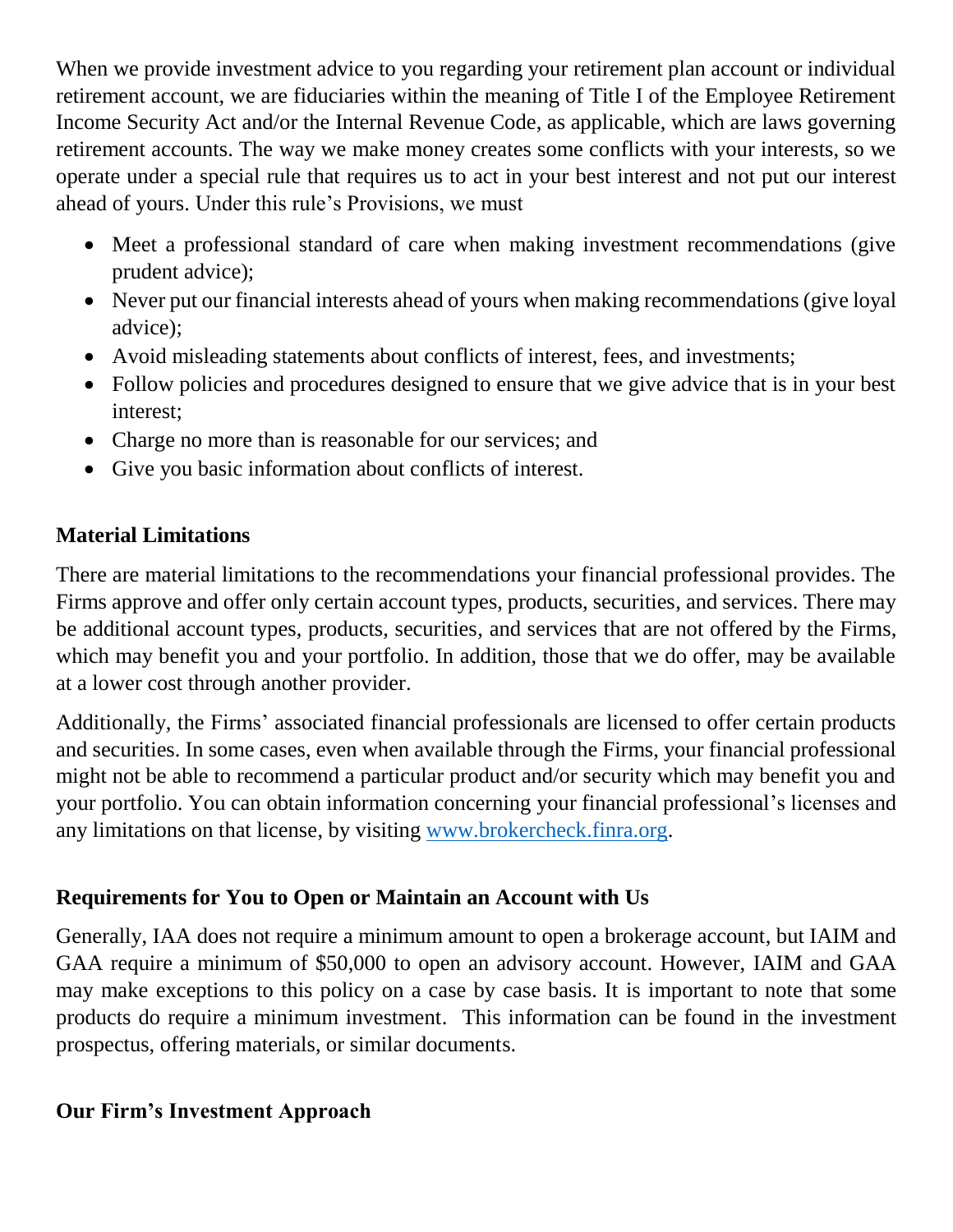The Firms use their industry knowledge and experience to provide brokerage and advisory services to retail clients. The Firms seek to understand each client's unique investment profile and recommend investments and strategies consistent with the client's unique financial needs. However, the products and services offered by the Firms vary and the investment philosophy, approach, risk, and objective of these investments will vary as well. You should review the prospects or similar offering documents thoroughly before making an investment decision and discuss any questions you may have with your financial professional.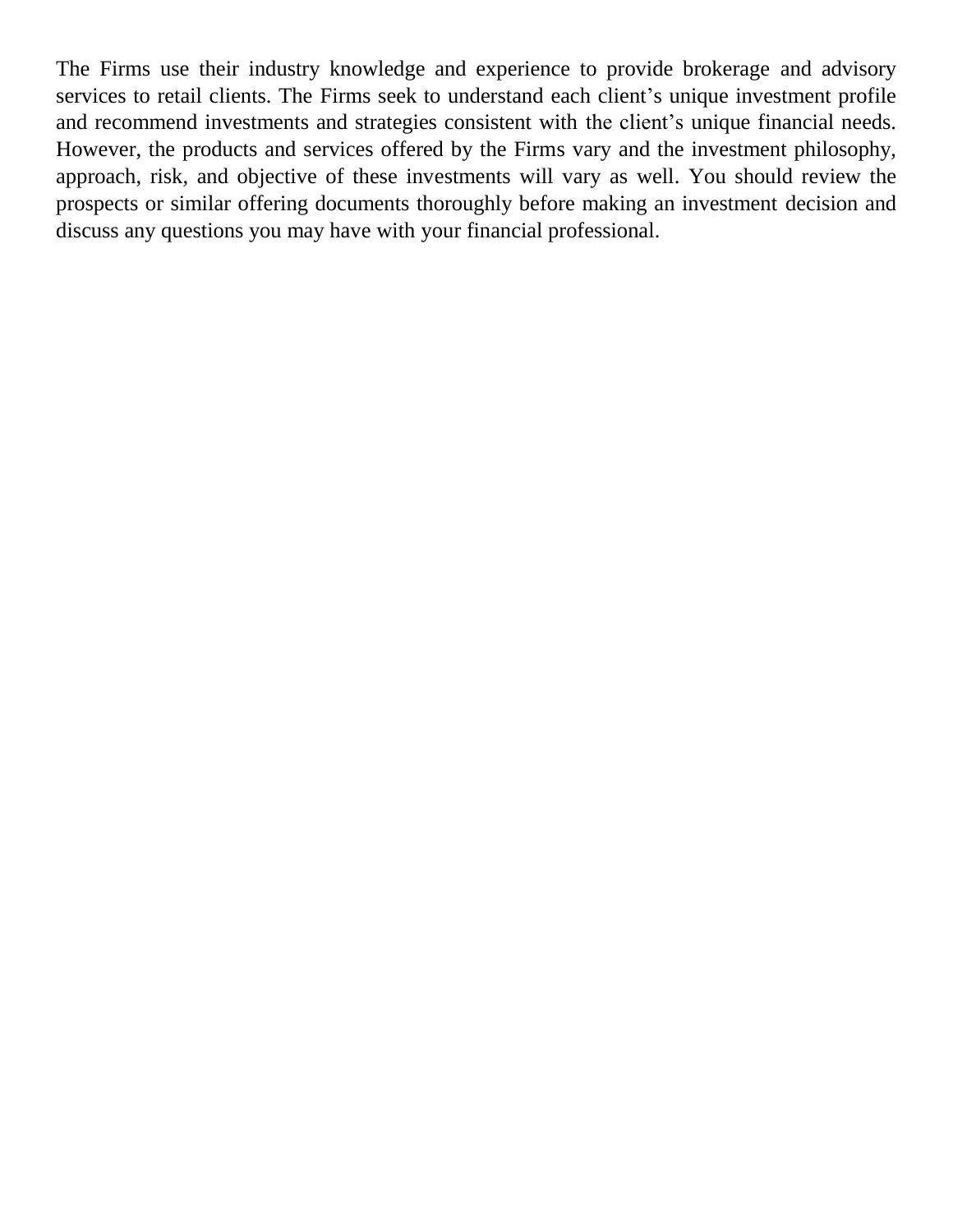# **Material Fees, Costs, and Associated Conflicts**

IAA and its financial professionals receive compensation from the entities providing the investment products. This compensation takes the form of an upfront commission and/or ongoing compensation, known as trailing compensation. It is important to note that the amount of compensation can vary and change over time. In order to receive specific and the most up-to-date information, customers should review the respective prospectus, offering document, and/or other transaction or disclosure statement for additional and up-to-date information regarding selling compensation. You should contact your financial professional with any questions regarding compensation and/or the associated conflicts of interest.

IAIM, GAA and their financial professionals receive compensation based on a percentage of client's assets under management not from commissions generated from the purchase or sale of securities.

#### Sales Compensation

IAA receives selling compensation when it buys or sells a security. This selling compensation is also referred to as a commission, markup/markdown, placement fee, or sales charge/load. Typically, IAA receives selling compensation and shares a certain percentage of this compensation with your financial professional.

Because the amount of selling compensation charged can vary between different securities and products, this conflict could create an incentive to sell certain investments over others and/or create an incentive to conduct a higher number of transactions.

- **Equity/Exchange Traded Funds (ETF)/Exchange Traded Notes (ETN)/Closed End Fund (CEF)/Options:** The commission charged on these types of securities, typically will not exceed 5% of the transaction amount. Situations which may warrant a higher commission, include securities which are difficult or complex to trade or which otherwise require additional time and expertise to ensure IAA meets customer expectations. You should discuss commissions with your financial professional and review your trade confirmations
- **Fixed Income and Bonds:** Typically, fixed income securities, such as a corporate bonds, municipal bonds, collateralized mortgage obligations (CMO), and other types of fixed income securities are charged a markup or markdown. These type of charges mean that when a customer is seeking to purchase one of these securities it is first purchased by IAA and placed in an IAA account. IAA then sells the security to the customer for a higher price and moves the security from IAA's account into the customer's account. Similarly, when selling one of these securities, IAA purchases the security from the customer and moves it into an IAA account. IAA will then sell the security in the marketplace at a higher price. The maximum charge for a markup or markdown is typically 3%, but this amount can go higher in certain circumstances that may make the security harder to buy or sell, including a thinly traded security or low-priced security.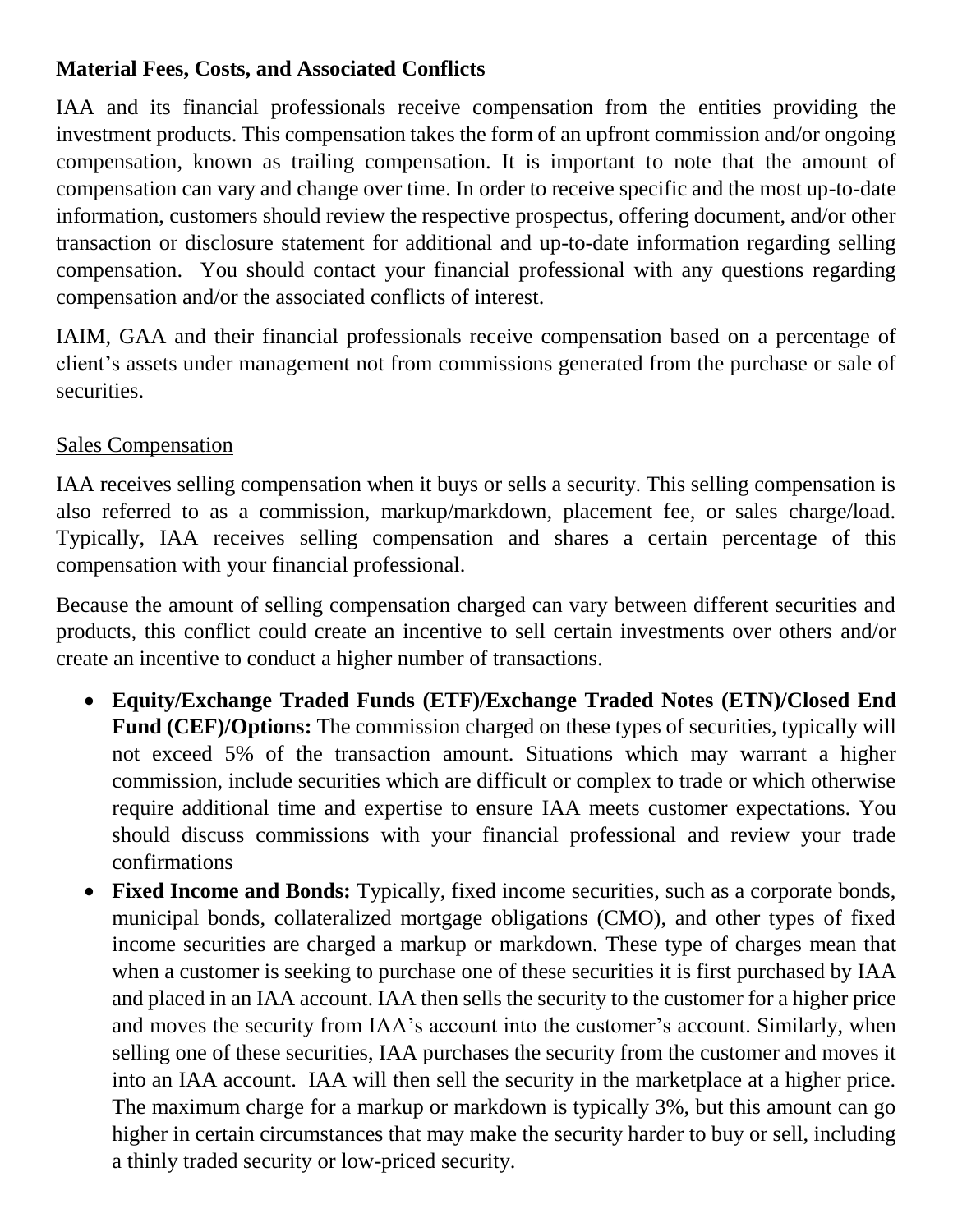- **Mutual Funds and 529 Plans:** Typically the maximum sales load on mutual funds and 529 plans is 5.75%. However, this amount can be reduced based on a number of factors, including the amount invested and the share class. This sales load reduces the value of your investment. IAA also receives trailing compensation on these investments which can vary based on the share class selected. For more information regarding share classes, see below.
- **Annuities:** The maximum commission paid for the sale of an annuity is typically 8% but can vary based on the type of annuity chosen and share class, when applicable. For more information regarding share classes, see below.
- **Alternative Investments:** Typically the maximum upfront commission for alternative investments is 7%. Alternatives investments include hedge funds, private equity funds, real estate investment trusts (REITs), business development companies (BDCs) and private placements.
- **Structured Products:** The upfront commissions for structured products can be as high as 4%.
- **Unit Investment Trusts (UIT):** The maximum sales charge for a UIT will typically not exceed 3.95%

**Understanding Share Classes:** The amount of upfront selling compensation versus trailing compensation charged on certain products, such as mutual funds, variable annuities, or 529 investments will vary, depending on the share class selected. As an example, for mutual funds, typically, Class A shares will result in a higher upfront sales charge and lower trailing compensation, while the opposite is true for a Class C. Share classes can also affect the overall fee structure including how much and when you are charged. Which option is best for you can depend on a variety of factors, including how long you intend to hold the investment. *In order to see a complete list of the share classes available for a particular investment and their respective costs, you should review the investment prospectus, offering document, and/or similar materials and disclosures.* 

#### Product Costs and Fees

Financial professionals provide recommendations with respect to a broad range of investment products, including stocks, bonds, ETFs, mutual funds, annuities and alternative investments. Many investment products charge their own fees and costs that are separate from and in addition to the selling compensation that IAA and its financial professionals receive. You can learn more about these fees and costs by reviewing the product's prospectus, offering memorandum, or other disclosure documents.

#### Account Fees

In addition to the sales compensation and product specific costs described above, customers can also be charged direct fees and charges for miscellaneous account services such as wire transfers,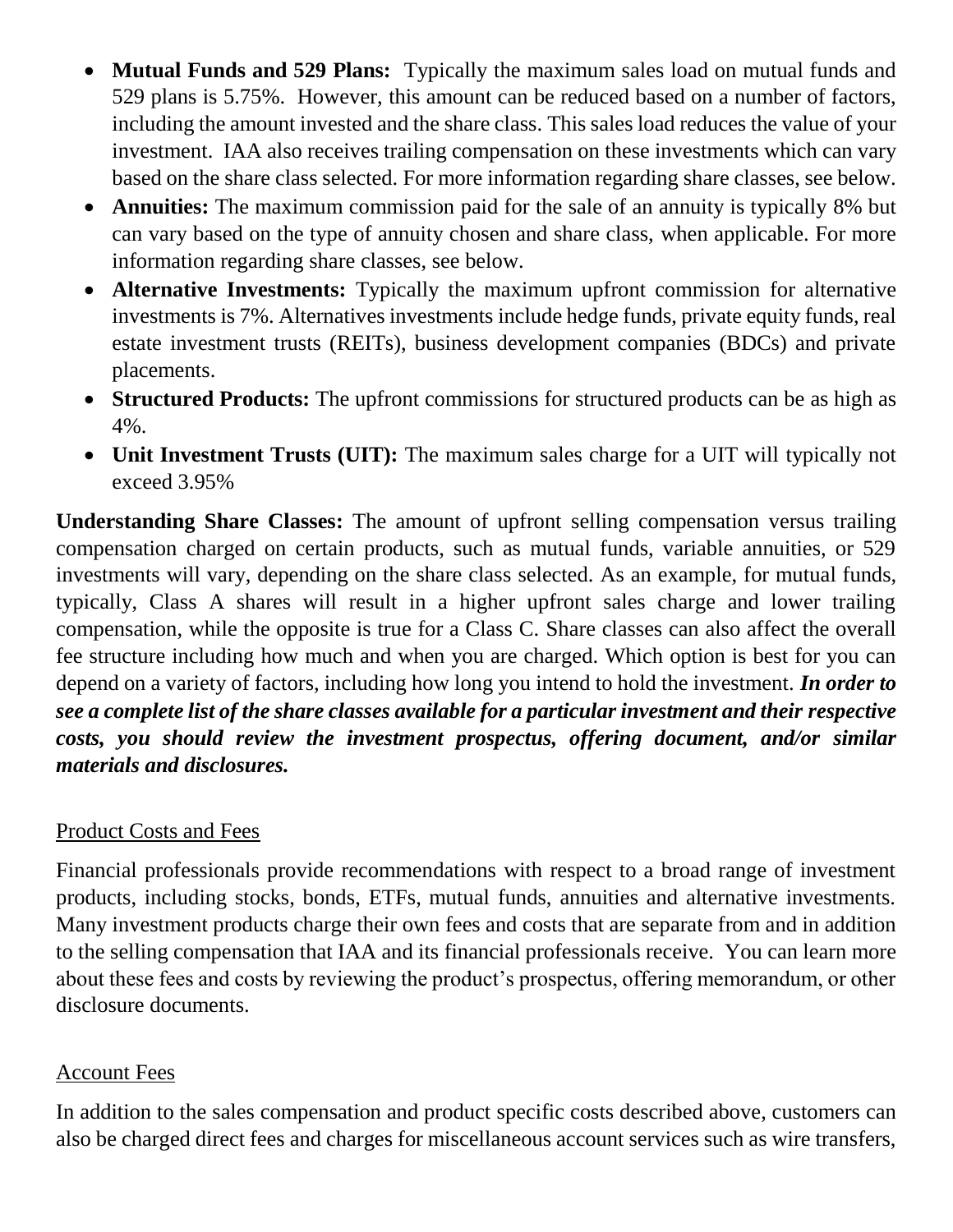inactivity fees, account transfers (ACAT), order error corrections, and account maintenance. These fees are typically a fixed amount and charged by the clearing firm where your assets are custodied. Some of these fees may be shared with IAA. For a complete list of these charges and fees you should review your account agreement and/or fee schedule and discuss these charges with your financial professional.

### Registered Representative Specific Compensation

The Firms' financial professionals' compensation package typically includes a percentage of the compensation described herein, but they may also receive other cash or non-cash compensation and benefits that may or may not be tied to their performance. Non-cash compensation may include travel or reimbursement of certain expenses. The percentage of the compensation the financial professional receives is negotiated with the Firms and is based on a number of factors. Financial professionals can also receive special recruitment incentives such as forgivable loans and bonuses. These loans may be contingent on generating a certain level of revenue, which creates an incentive for the financial professional to recommend more costly products or recommend a greater number of transactions in order to generate the necessary amount of revenue.

# Additional Compensation from Third Parties and Related Conflicts

In addition to the compensation described above, the Firms and your financial professional may also receive additional compensation from third parties. This additional compensation could create incentive for the Firms to recommend certain investments over others in order to collect additional compensation. It is important to note, however, that the amount of compensation can change over time and may also vary between security types and product/investment sponsors. In order to receive specific and the most up-to-date information, customers should review the respective prospectus, offering document, and/or other transaction statement.

- **Other Trailing Compensation:** IAA also receives trailing compensation, including 12b-1 fees, which are paid from certain investment sponsors for mutual funds, annuities, and alternative investments. The amount can vary based on the product and amount invested. For mutual funds, the maximum amount is typically 1%, while annuities and alternative investments can be as high as 2%.
- **Product Onboarding:** The Firms receive onboarding fees or reimbursement for certain expenses associated with product onboarding, including due diligence. These payments can be fixed or a percentage of the total value of an offering.
- **Non-Cash Compensation and Marketing:** The Firms and their associated persons periodically receive compensation that is not transaction based from investment sponsors. This compensation includes entertainment, such as tickets to a sports game, costs associated with dinner, small gifts valued at less than \$100, or marketing fees for workshops, events, and advertising.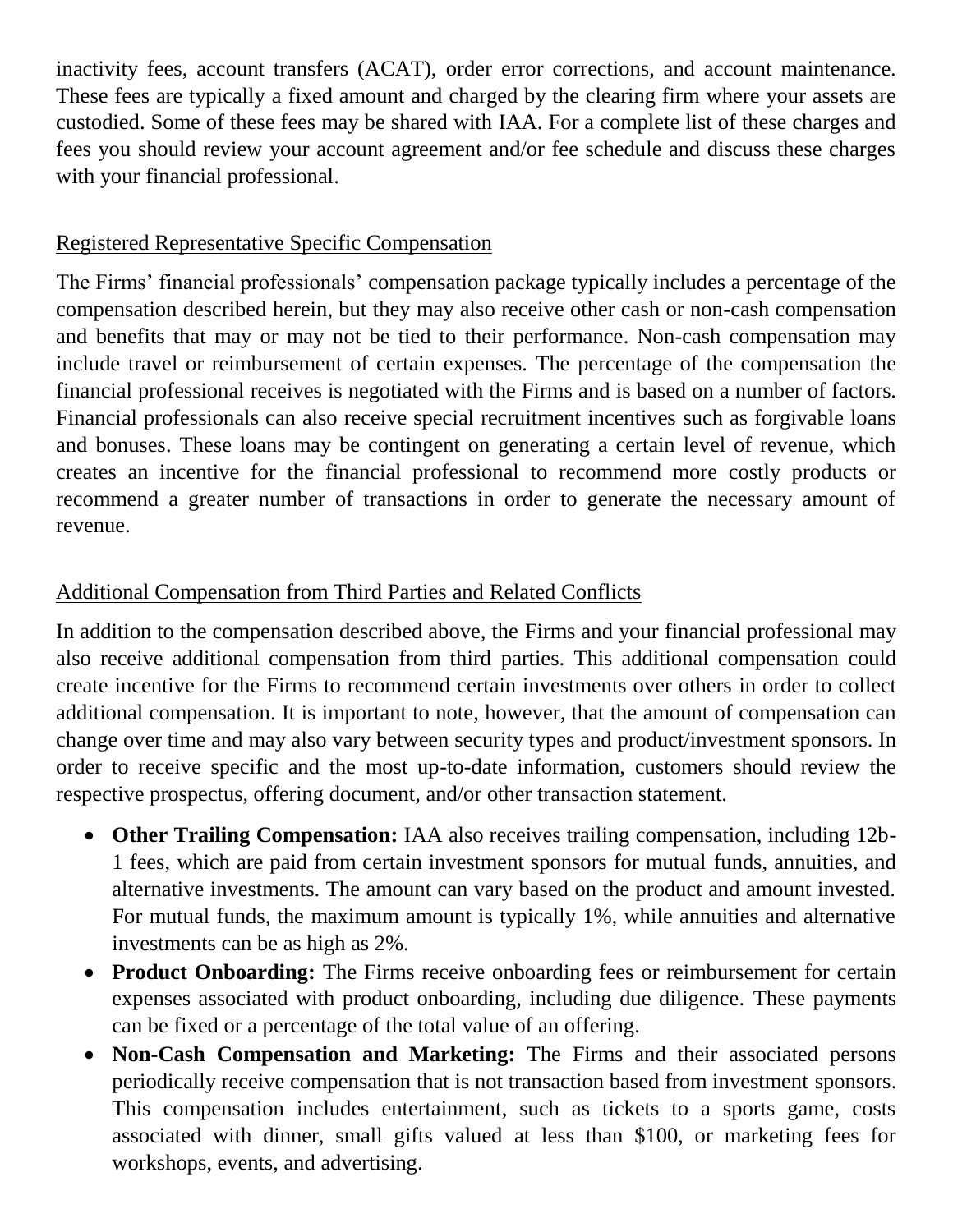- **Cash Sweeps:** The Firms may receive some compensation when a cash balance is moved to a particular fund/account by the clearing firm where your assets are custodied. This compensation is usually not shared with your financial professional and varies based on a number of factors. Because many of these factors vary with the market, you should refer to your account agreement or similar document for additional information regarding cash sweeps and the compensation generated as a result.
- **Technology Funding/Reimbursements:** Some product sponsors may reimburse financial professionals for certain technology and tools. Examples may include payment for subscriptions to third party financial research and tools.
- **Securities Lending:** The Firms along with the customer, may receive a fee for securities lent to the clearing firm as part of a securities lending agreement. The amount of compensation received by the Firms can vary widely based on the security and number of shares.
- **Margin:** When a customer uses margin, IAA will receive a percentage of the interest charged. However, this amount can vary widely depending on a number of factors including market rates, which float. Therefore, you should review your margin agreement for additional information.
- **Portfolio Lines of Credit or SBLOC:** When a customer receives a portfolio line of credit, IAA will receive a percentage of the balance lent, which typically does not exceed 2%. However, the amount may vary and is based on numerous factors which can change, including market rates which float. Therefore, you should review your credit agreement for additional information.
- **Conference Sponsorships**: Some investment/product issuers/sponsors will pay IAA for sponsorship of conferences, meetings, and industry events which we host. The amount of compensation can vary widely depending on the event and the level of sponsorship offered. Typical sponsorships allow product and investment sponsors to provide information about their products and services. Although compensation for this sponsorship is not contingent or connected with a transaction, these sponsorships may create an incentive to recommend certain products and services to customers in order to encourage future sponsorship.
- **Acting in Additional Capacities:** IAA or its affiliates may periodically act in additional advisory, consulting, wholesaling, or other capacities with the investments and services we may recommend to clients; examples include acting as an underwriter or wholesaling a product or investment. This means when IAA or its affiliates act in these additional capacities we may receive additional compensation beyond the selling compensation which could incentivize IAA and/or its financial professionals to recommend those investments or services which result in additional compensation through the enterprise.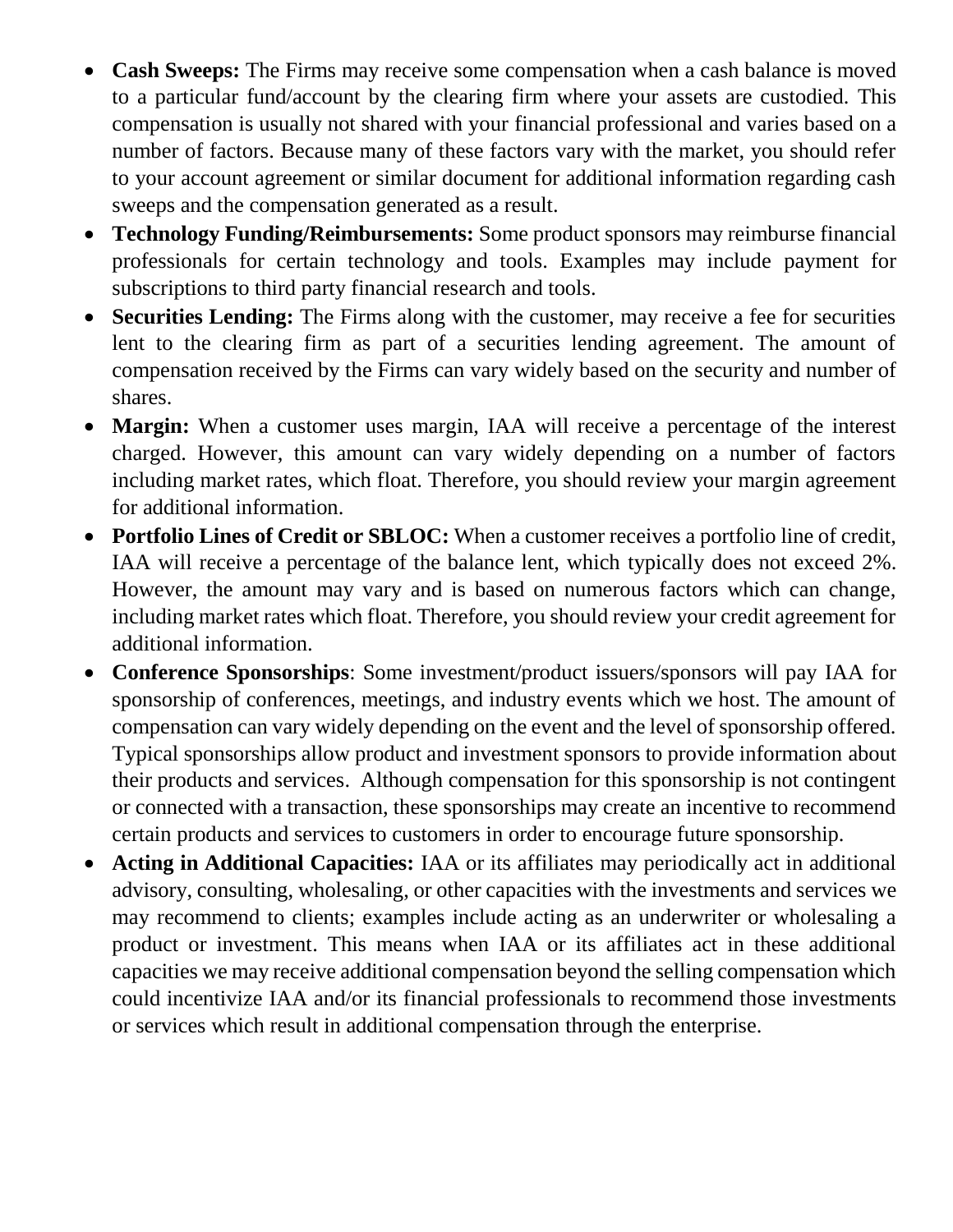### **Additional Conflicts of Interests**

*Gifts and Entertainment* A conflict of interest may arise when an associated person receives or offers a gift, entertainment, or anything of value that creates an incentive for an employee, third party service provider, or a client to act in a certain way.

*Shared Revenues and Payments from Third Parties* The Firms receive shared revenue, fees, and/or payments from product sponsors and our clearing firm which could create an incentive to offer or recommend certain activities and investments.

*Acting in Principal Capacities* IAA can earn a profit from buying and selling investments from our own accounts so we may have an incentive to encourage you to trade with us.

*Proprietary Trading* The Firms sometime engages in business and trading activities for their own account or client accounts while other clients are active in relevant markets at the same time. The Firms are incentivized to maximize their returns and certain trades could disadvantage the performance in a client's account.

*Outside Business Activities* When approved, financial professionals may engage in certain outside business activities. These activities may include, but are not limited to, real estate, accounting, insurance, legal, and other professions. As a result, financial professionals may be incentivized to recommend certain products or services outside the scope of their relationship with the Firms and the financial professionals may receive financial benefits from these recommendations. In addition, financial professionals may engage in personal trading or outside business activities (including board memberships/directorships), which could conflict with a client or with the Firms.

*Political and Charitable Contributions* The Firms and/or their associated persons charitable and/or political donations could create the perception that the Firms or associated person is seeking a quid pro quo.

*Confidentiality* The Firms and their associated persons are periodically exposed to confidential information which may benefit them or a client.

*Affiliated Entities* The Firms are affiliated with other entities, including a broker-dealer, registered investment advisers and insurance products and services. The Firm and client's investment professional is incentivized to refer customers to or direct business through all of these affiliates as it generates additional compensation for the firm and investment professional, directly, or through the enterprise.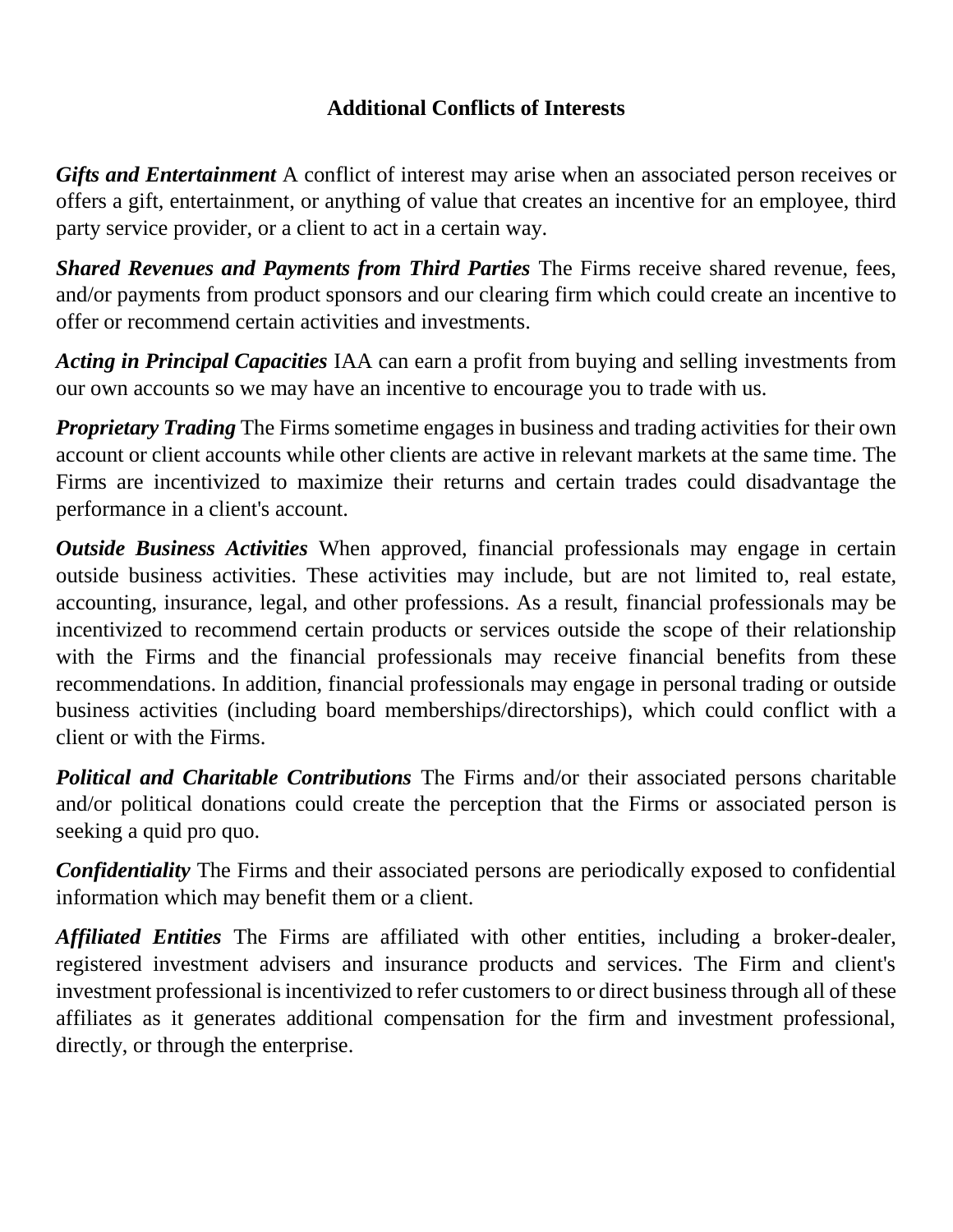# **Understanding Risk**

The Firms do not provide tax, legal or accounting advice. Accordingly, we encourage each customer to consult their own personal tax, legal and/or accounting advisers in order to understand the potential consequences associated with a particular investment strategy.

Investing in securities involves risk of loss that customers should be prepared to bear. Different types of investments involve varying degrees of risk and there can be no assurance that any specific investment or investment strategy will be profitable for a customer's investment portfolio. Past performance is not indicative of future results. A customer should not assume that the future performance of any specific investment, investment strategy, or product will be profitable or equal to past or current performance levels. The Firms cannot assure that the investment objectives of any client will be realized. The following is a non-exhaustive list of risks associated with investing. For additional product-specific risks, customers should review their prospectus, offering document, or similar materials and consider them carefully prior to making an investment decision.

- **Interest-rate Risk:** Fluctuations in interest rates may cause investment prices to fluctuate. For example, when interest rates rise, yields on existing bonds become less attractive, causing their market values to decline.
- **Market Risk:** The price of a security, bond, or mutual fund may drop in reaction to tangible and intangible events and conditions. This type of risk is caused by external factors independent of a security's particular underlying circumstances. For example, political, economic and social conditions may trigger market events.
- **Inflation Risk:** When any type of inflation is present, a dollar today will not buy as much as a dollar next year, because purchasing power is eroding at the rate of inflation.
- **Currency Risk:** Overseas investments are subject to fluctuations in the value of the dollar against the currency of the investment's originating country. This is also referred to as exchange rate risk.
- **Reinvestment Risk:** This is the risk that future proceeds from investments may have to be reinvested at a potentially lower rate of return (i.e. interest rate). This primarily relates to fixed income securities.
- **Business Risk:** These risks are associated with a particular industry or a particular company within an industry. For example, oil-drilling companies depend on finding oil and then refining it, a lengthy process, before they can generate a profit. They carry a higher risk of profitability than an electric company, which generates its income from a steady stream of customers who buy electricity no matter what the economic environment is like.
- **Liquidity Risk:** Liquidity is the ability to readily convert an investment into cash. Generally, assets are more liquid if many traders are interested in a standardized